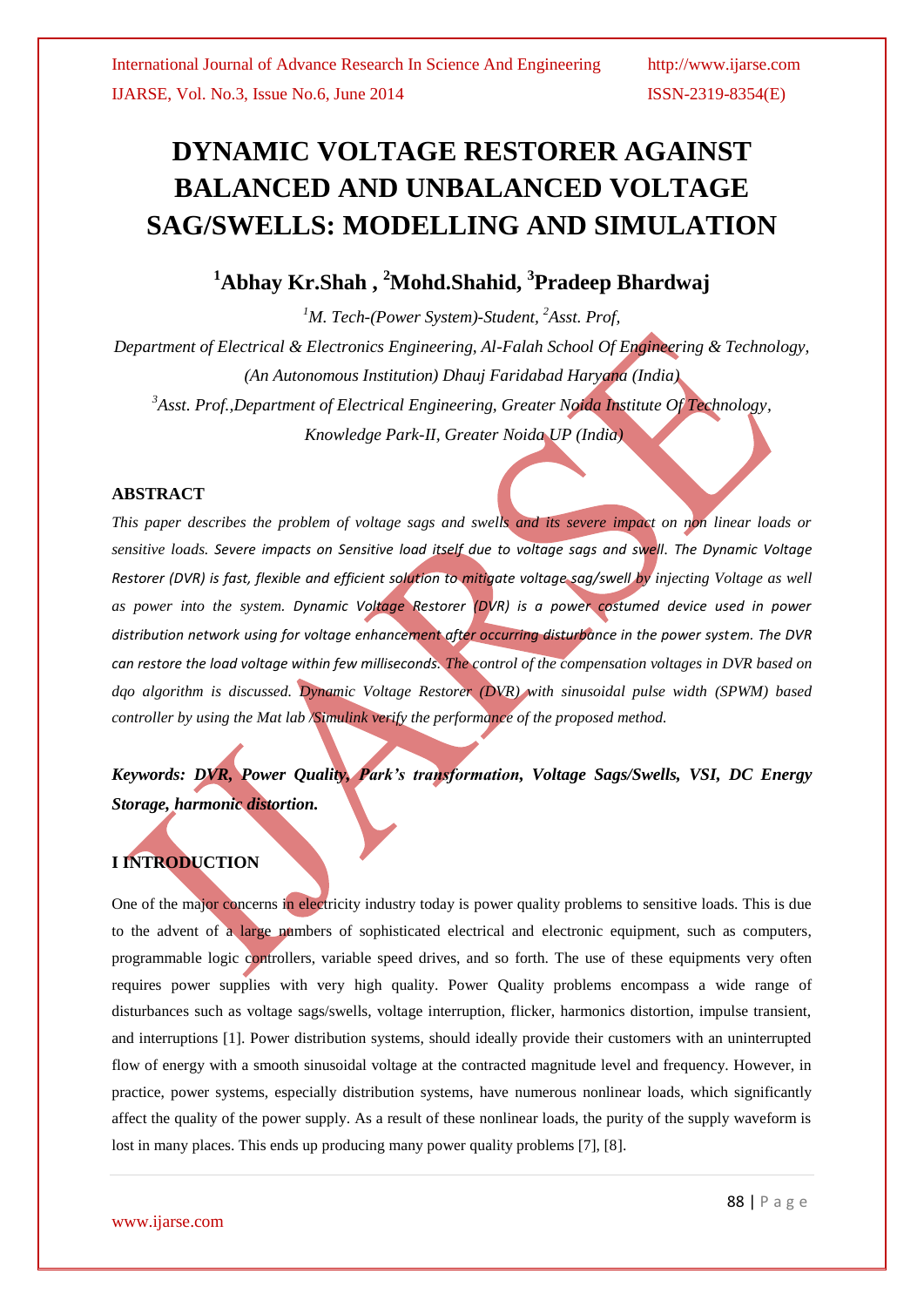

**Fig. 1. Regular Power- Quality Problems in Power System**

#### **Power Quality Problems**

An important percentage of all power quality problems are of the voltage-quality type where what matters is the deviation of the voltage waveform from its ideal form. The typical power quality disturbances are voltage sags voltage swells, interruptions, phase shifts, harmonics and transients. [6],[7],[9]

#### **Voltage Sag**

Voltage sag is considered the most severe since the sensitive loads are very susceptible to temporary changes in the voltage. A voltage Sag is a short time (10 ms to 1 minute) event during which a reduction in r.m.s voltage magnitude occurs. It is often set only by two parameters, depth/magnitude and duration. The voltage Sag magnitude is ranged from 10% to 90% of nominal voltage (which corresponds to 90% to 10% remaining voltage) and with a duration from half a cycle to 1 min. It is considered as the most serious problem of power quality. It is caused by faults in the power system or by the starting of large induction motor [7,8,11].

#### **Voltage Swell**

Voltage swell is defined as an increase in the root mean square (RMS) voltage from 1.1 to 1.8 per unit for duration from 0.5 cycles to 1 min. Voltage swells are not as important as voltage sags because they are less common in distribution systems. The main causes for voltage swell are switching of large capacitors or start/stop of heavy loads [12,13].

#### **Harmonics**

The fundamental frequency of the AC electric power distribution system is 50 Hz. A harmonic frequency is any sinusoidal frequency, which is a multiple of the fundamental frequency. Harmonic frequencies can be even or odd multiples of the sinusoidal fundamental frequency. The main causes for harmonic distortion are rectifiers and all non-linear loads, such as power electronics equipment including VSDs [7, 13].

#### **Voltage Transients**

They are temporary and undesirable voltages that appear on the power supply line. Transients are high overvoltage disturbances (up to 20kV) that last for a very short time. Flicker: Oscillation of voltage value, amplitude modulated by a signal with frequency of 0 to 30 Hz. The main causes are frequent start/stop of electric motors (for instance elevators), oscillating loads [14]. Figure -1 shows the sketch of a voltage waveform with physical power- quality problems.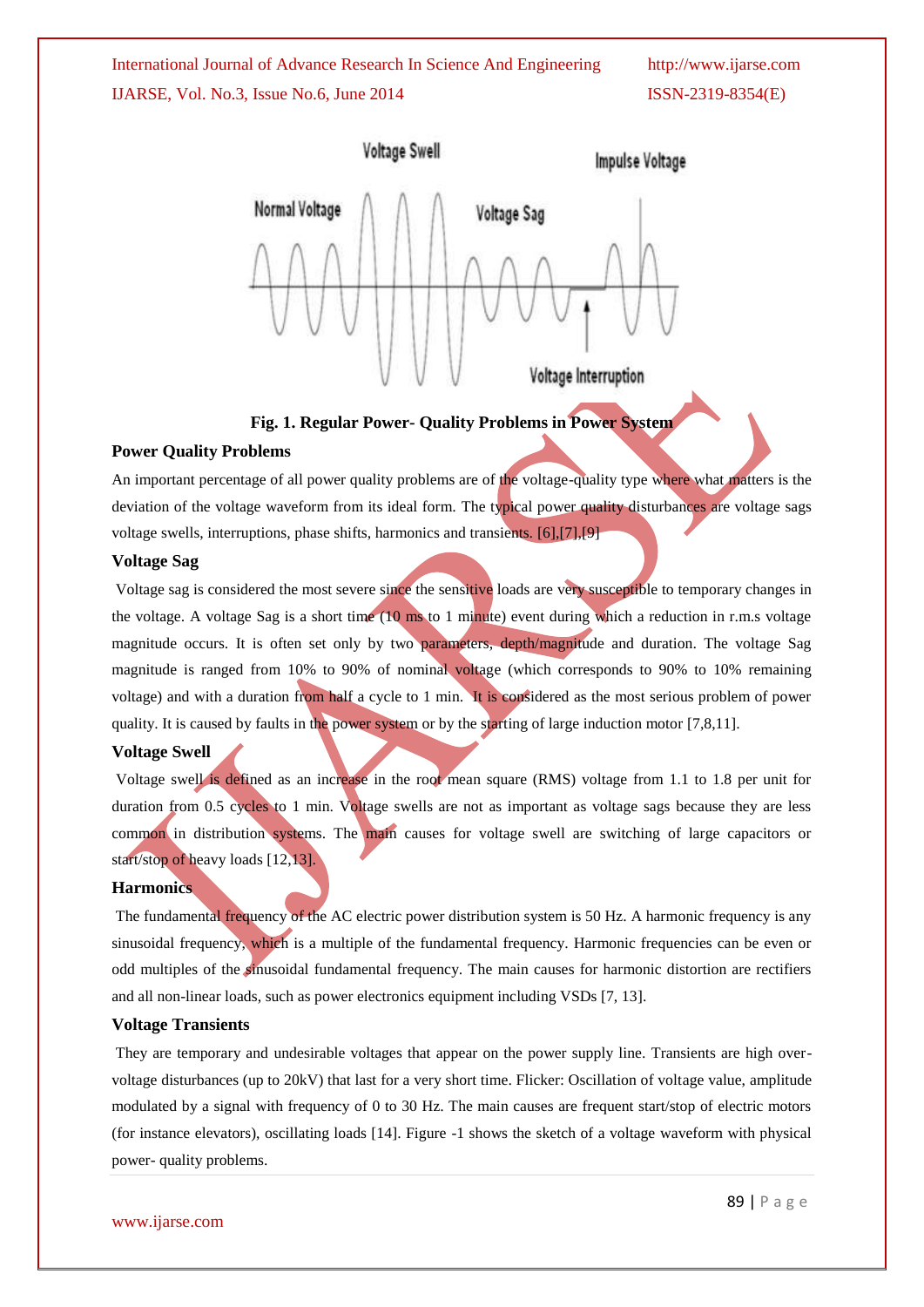### **II**. **OPERATION OF DVR**

Dynamic Voltage Restorer is a series connected device designed to maintain a constant RMS voltage value across a sensitive load. DVR is a Custom Power Device used to eliminate supply side voltage disturbances. The term custom power refers to the use of power electronics controllers in a distribution system, especially, to deal with various power-quality problems. From Figure-2. DVR also known as the Series Voltage Booster (SVB) or the Static Series Compensator (SSC), is a device that utilizes solid state (or static) power electronic components, and is connected in series to the utility primary distribution circuit [5]. The DVR maintains the load voltage at a desired magnitude and phase by compensating the voltage sags/swells and voltage unbalances presented at the point of common coupling.



**Figure-2 Simplified Circuit for Role and Location of DVR in the Distribution System**

#### **III DVR BASIC CONFIGURATION AND COMPONENTS**

The DVR consists of 6 major parts:



**Figure. 3. Basic Component of a DVR**

#### **3.1. Voltage Source Inverter (VSI)**

Voltage source inverter (VSI) is low voltage and high current with step up injection transformer is used to boost up the injected voltage. The Voltage Source Inverter (VSI) or simply the inverter, converts the dc voltage from the energy storage unit (or the dc link) to a controllable three phase ac voltage. The inverter switches are normally fired using a sinusoidal Pulse Width Modulation (PWM) scheme. Since the vast majority of voltage sags seen on utility systems are unbalanced, the VSI will often operate with unbalanced switching functions for the three phases, and must therefore treat each phase independently. Moreover, Sag on one phase may result in a swell on another phase, so the VSI must be capable of handling both sags and swells simultaneously. Another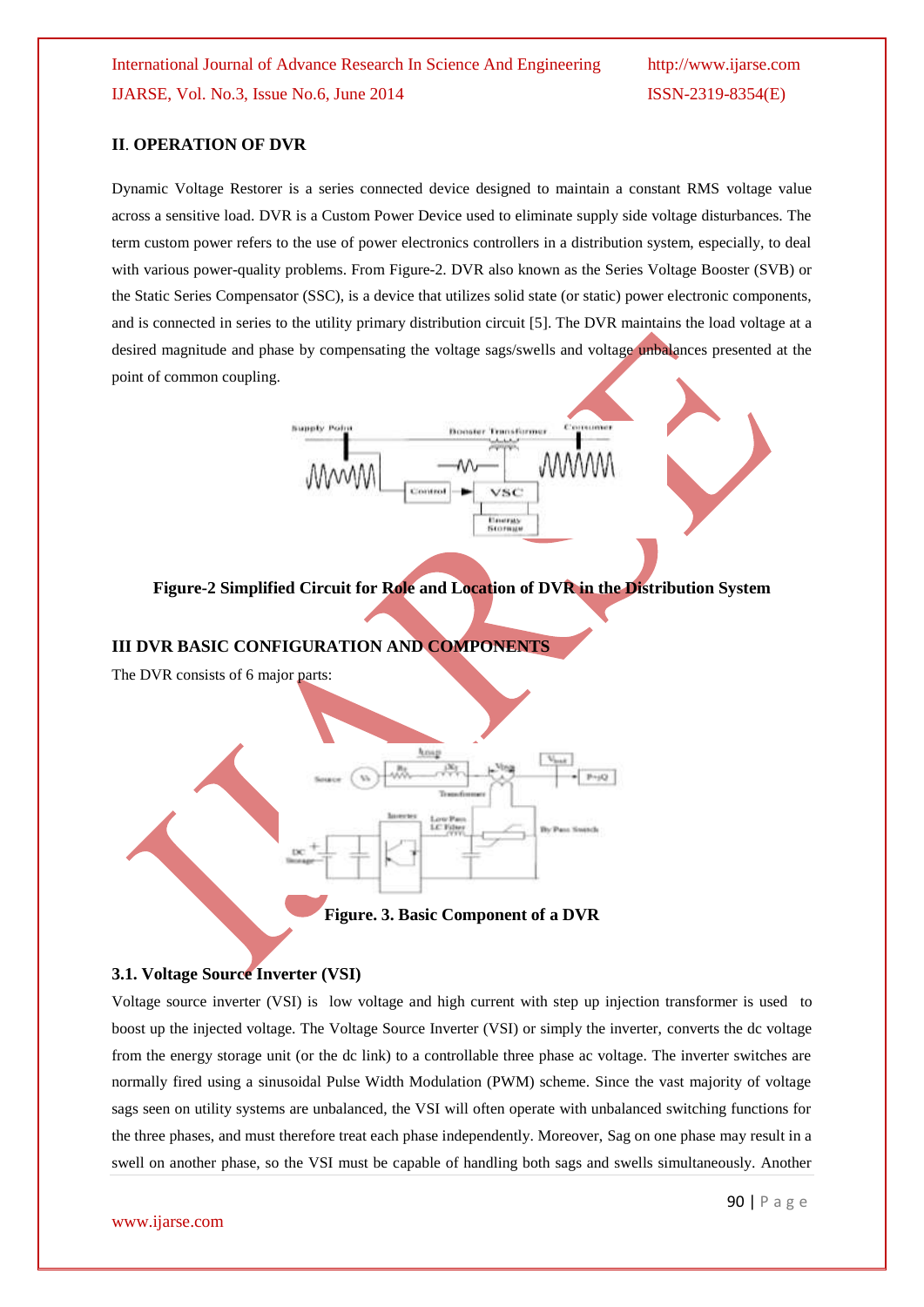topology of the DVR is the use of multi-inverter system in cascade. This topology will add the voltage of the single cascaded inverters in series in order to obtain the desired inverter voltage. This method gets rid of the injection transformer used in the basic configuration of the DVR. This arrangement is often called a transformer-less or multilevel or a cascade inverter DVR [6-7].

### **3.2 Injection Transformers**

The three single-phase injection transformers are used to inject missing voltage

to the system. The electrical parameters of series injection transformer should be selected correctly to ensure the maximum reliability and effectiveness [4]. To integrate the injection transformer correctly into the DVR, the MVA rating, the primary winding voltage and current ratings, the turn-ratio and the short-circuit impedance values of transformers are required [5].

### **3.3 Passive Filters**

The nonlinear characteristics of semiconductor devices cause distorted waveforms associated with high frequency harmonics at the inverter output.









 **Figure. 5. DVR with Supply Rectified Energy**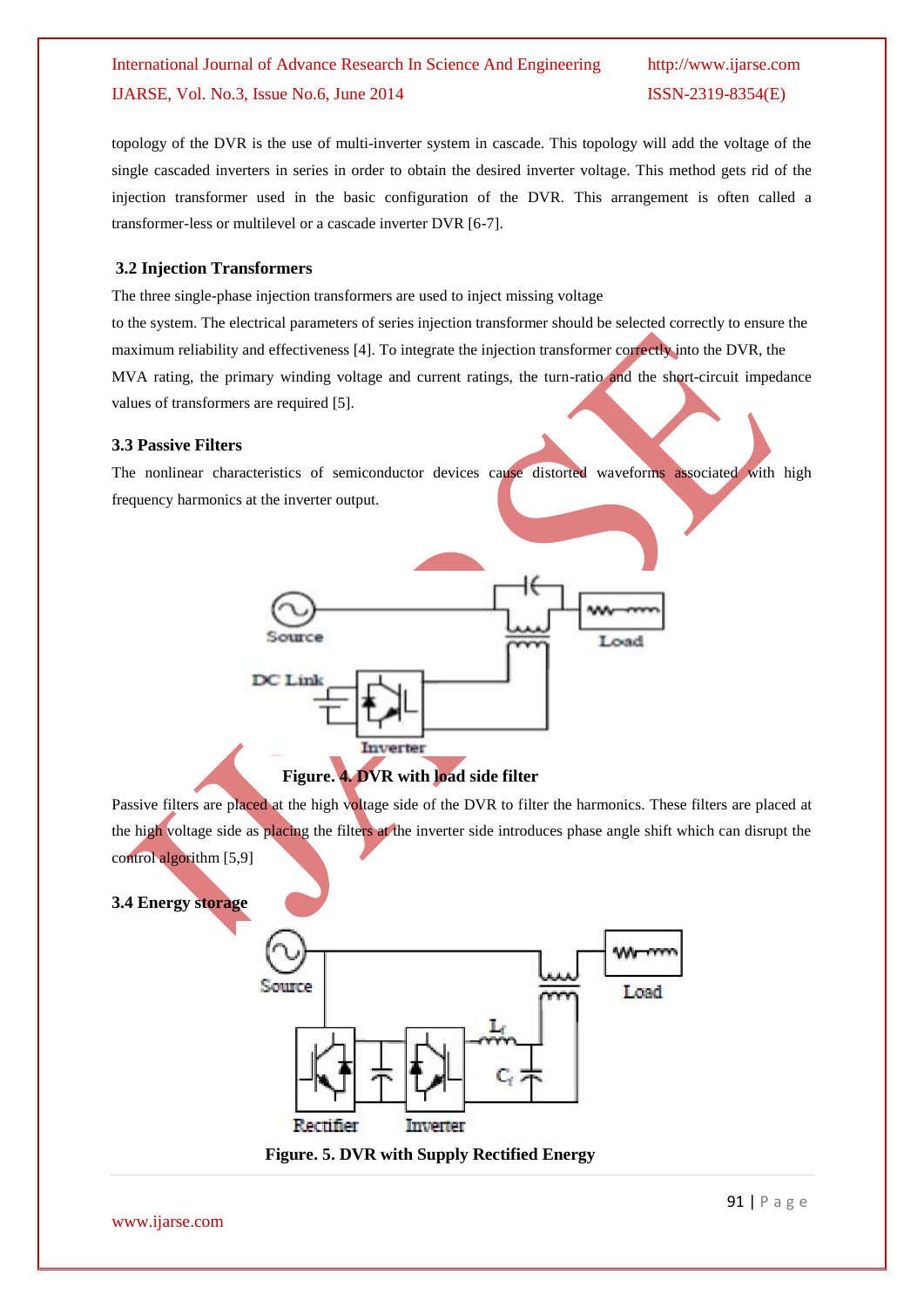It is responsible for energy storage in DC form. Flywheels, batteries, superconducting magnetic energy storage (SMES) and super capacitors can be used as energy storage devices. It is supplies the real power requirements of the system when DVR is used for compensation.

#### **3.5 Capacitor**

DVR has a large DC capacitor to ensure stiff DC voltage input to inverter

#### **3.6 By-Pass Switch**

It is used to protect the inverter from high currents in the presence of faulty conditions. In the event of a fault or a short circuit on downstream, the DVR changes into the bypass condition where the VSI inverter is protected against over current flowing through the power semiconductor switches. The rating of the DVR inverters becomes a limiting factor for normal load current seen in the primary winding and reflected to the secondary winding of the series insertion transformer. For line currents exceeding the rating, a bypass scheme is incorporated to protect the power electronics devices [13].

#### **IV CONTROL OF DVR**

The basic functions of a DVR controller are the detection of voltage sag/swell events in the system; computation of the correcting voltage, generation of trigger pulses to the sinusoidal PWM based DC-AC inverter, correction of any anomalies in the series voltage injection and termination of the trigger pulses when the event has passed. The controller may also be used to shift the DC-AC inverter into rectifier mode to charge the capacitors in the DC energy link in the absence of voltage sags/swells. The dqo transformation or Park's transformation [6-7] is used to control of DVR. The doo method gives the sag depth and phase shift information with start and end times. The quantities are expressed as the instantaneous space vectors. Firstly convert the voltage from abc reference frame to dqo reference. For simplicity zero phase sequence components is ignored. The detection is carried out in each of the three phases. The control scheme forthe system is based on the comparison of a voltage reference and the measured terminal voltage  $(V_a, V_b, V_c)$ 

The voltage sags is detected when the supply drops below 90% of the reference value whereas voltage swells is detected when supply voltage increases up to 25% of the reference value. The error signal used as a modulation signal allows to generate a commutation pattern for the power switches (IGBT's) constituting the voltage source converter. The commutation pattern is generated by means of the sinusoidal pulse width modulation technique (SPWM); voltages are controlled through the modulation. The PLL circuit is used to generate a unit sinusoidal Wave in phase with mains voltage.

$$
\begin{bmatrix} V_d \\ V_q \\ V_o \end{bmatrix} = \begin{bmatrix} \cos(\theta) & \cos\left(\theta - \frac{2\pi}{3}\right) & 1 \\ -\sin(\theta) & -\sin\left(\theta - \frac{2\pi}{3}\right) & 1 \\ \frac{1}{2} & \frac{1}{2} & \frac{1}{2} \end{bmatrix} \begin{bmatrix} V_a \\ V_b \\ V_c \end{bmatrix}
$$
 (1<sup>st</sup>)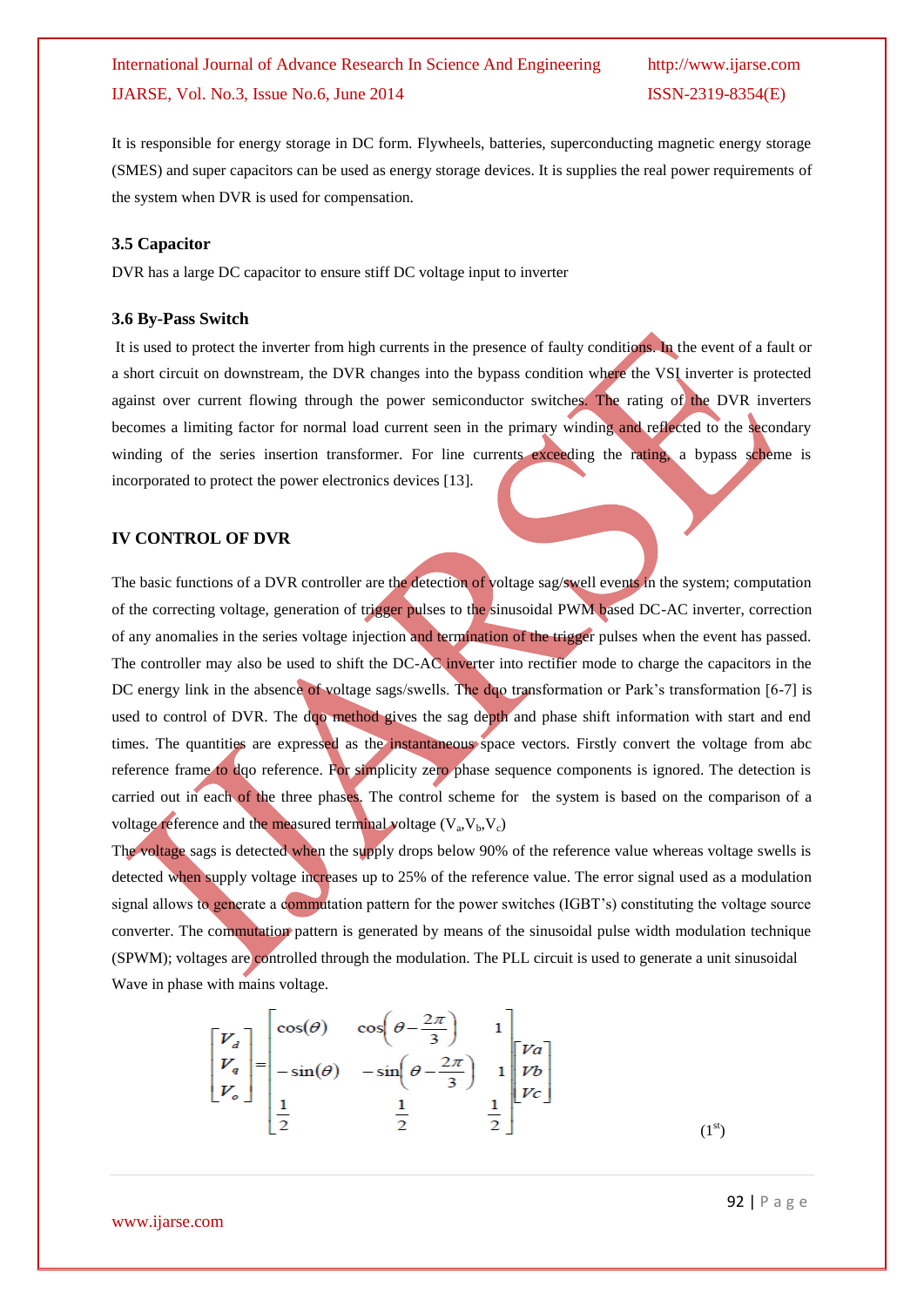

# **Figure 6: Flow chart of feed forward control technique for DVR based on dqo transformation.**

Equation  $(1^{st})$  defines the transformation from three phase system a,b,c to dqo stationary frame. In this transformation, phase A is aligned to the direct axis( d-axis) that is in quadrature with the q-axis. The theta  $(\theta)$  is defined by the angle between phase A to the d-axis [12,13].

## **V. MATLAB MODELLING AND SIMULATION**



 **Figure** 7**: DVR system configuration.**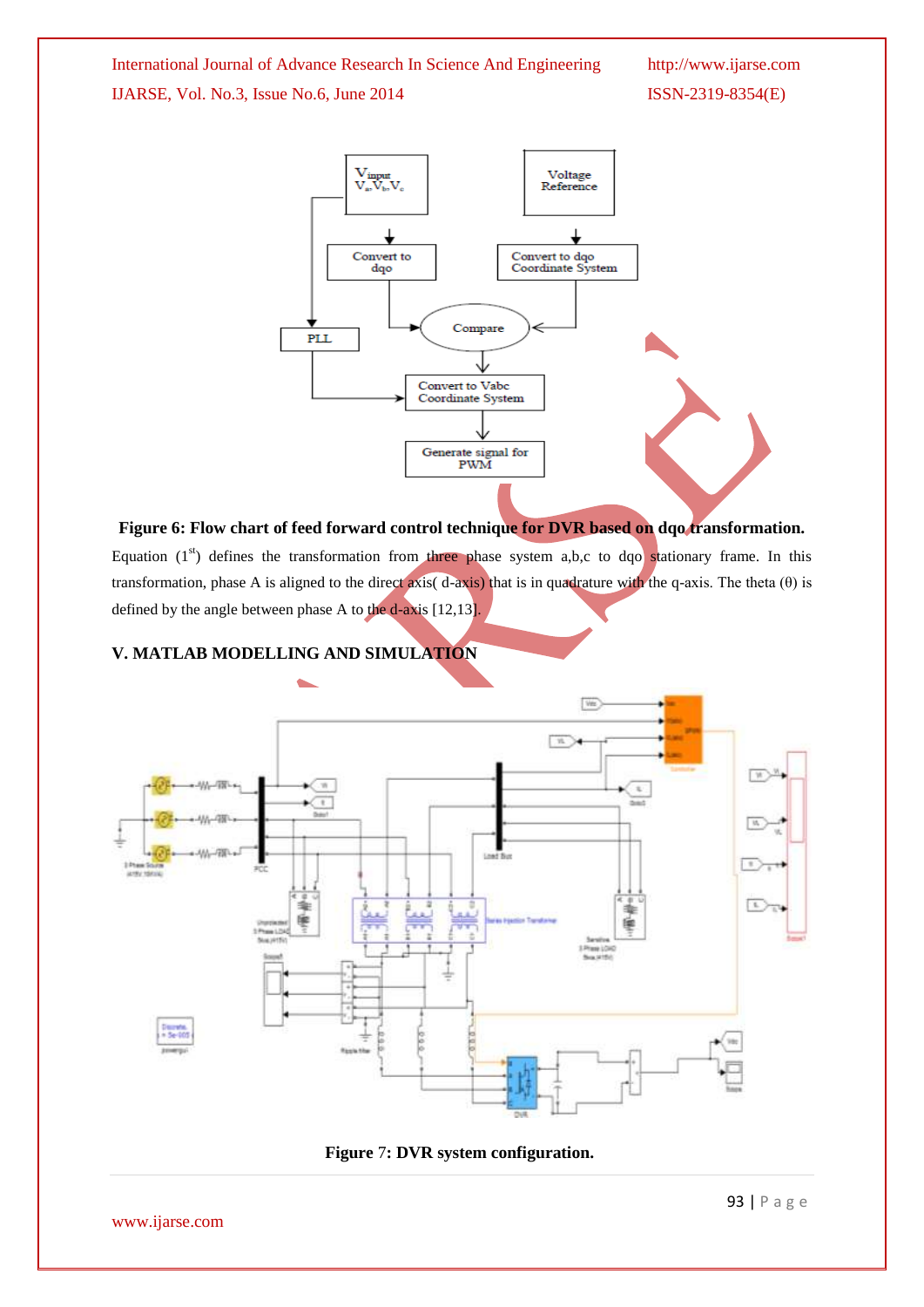By using the MAT LAB and its Simulink and Sim Power System toolboxes the DVR is modelled and simulated. The MAT LAB model of the DVR is shown in figure. The three-phase programmable source is connected to the three-phase load through the DVR. The load is a lagging power factor load. The VSI of the DVR is connected to the system using an injection transformer. Also, a ripple filter for filtering the switching ripple in the terminal voltage is connected across the terminals of the secondary of the transformer. The dc bus capacitor of DVR is selected based on the transient energy requirement and the dc bus voltage is selected based on the injection voltage level. The dc capacitor decides the ripple content in the dc voltage.The control algorithm for the DVR is simulated in MATLAB**.** The control algorithm shown in Fig.-6 is modelled for DVR control. The reference load voltages are derived from the sensed terminal voltages, load supply voltages and the dc bus voltage of the DVR. A pulse width modulation (PWM) controller is used over the reference and sensed load voltages to generate gate signals for the IGBT's of the VSI.

### **VI SIMULATION RESULTS AND DISCUSSION**

A detailed simulation of the DVR control system was performing using MATLAB/SIMULINK program in order to verify the operation. The performance of the DVR is demonstrated for different supply voltage disturbances such as sag and swells in supply voltage.

#### **Voltage Sags**

The first simulation shows of three phase voltage sag are simulated. The simulation started with the supply voltage 50% sagging as shown in Figure 8(a).In Figure 8 (a) also shows a 50% voltage sag initiated at 0.15s and it is kept until 0.35s, with total voltage sag duration of 0.2s. Figures 8 (b) and (c)show the voltage injected by the DVR and the corresponding load voltage with compensation. As a result of DVR, the load voltage is kept at 1 p.u. The effectiveness of the DVR under unbalanced conditions is shown in figure 9, in figure 9 also shows the occurrence of 50% single phase voltage sag on a utility grid. Through simulation the supply voltage with one phase voltage dropped down to 50% as shown in Figure 9 (a).



**Figure 8 Three-phase voltages sag: (a)-Source voltage, (b)-Injected voltage, (c)-Load Figure. 9 Single-phase voltage sag: (a)-Sourcevoltage, (b)-Injected voltage, (c)-Load voltage**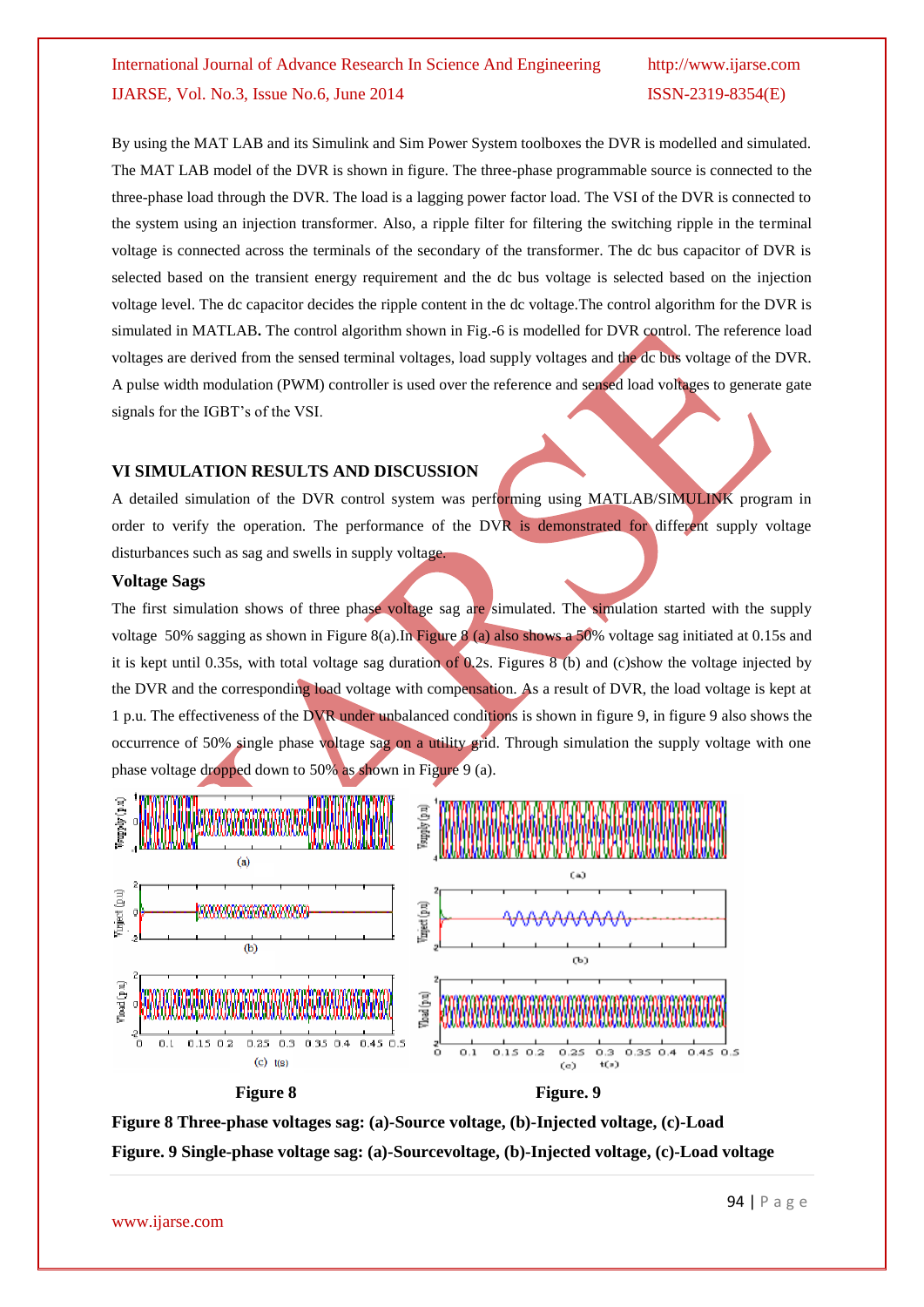The DVR injected voltage and the load voltage are shown in Figures 9(b) and (c) respectively. Its corresponding load voltages are shown in Figure 9(c) where it is possible to see that the compensation method is keeping the load voltages constant at 1 p.u.



**Figure-10: Three-phase voltages swell: (a)-Source voltage, (b)-Injected voltage, (c)-Load voltage Figure-11: Two-phase voltages swell: (a)-Source voltage, (b)-Injected voltage, (c)-Load voltage**

#### **Voltage Swells**

The second simulation shows the DVR performance during a voltage swell condition. The simulation started with the supply voltage swell is generated as shown in Figure 10 (a). As observed from this figure the amplitude of supply voltage is increased about 25% from its nominal voltage. Figures 10(b) and (c) show the injected and the load voltage respectively.As can be seen from the results, the load voltage is kept at the nominal value with the help of the DVR.

Similar to the case of voltage sag, the DVR reacts quickly to inject the appropriate voltage component (negative voltage magnitude) to correct the supply voltage. Figure-11 shows that the performance of the DVR with an unbalanced voltage swells. In this case, two of the three phases are higher by 25% than the third phase as shown in Figure 11(a). The injected voltage that is produced by DVR in order to correct the load voltages and the load voltages maintain at the constant are shown in Figures 11 (b) and (c), respectively.

### **VII CONCLUSION**

The modelling and simulation of a DVR using MATLAB/SIMULINK has been presented. A control system based on dqo technique which is a scaled error of the between source side of the DVR and its reference for sags/swell correction has been presented. The simulation shows that the DVR performance is satisfactory in mitigating voltage sags/swells. From simulation results also show that the DVR compensates the sags/swells quickly and provides excellent voltage regulation. The DVR handles both balanced and unbalanced situations without any difficulties and injects the appropriate voltage component to correct rapidly any anomaly in the supply voltage to keep the load voltage balanced and constant at the nominal value.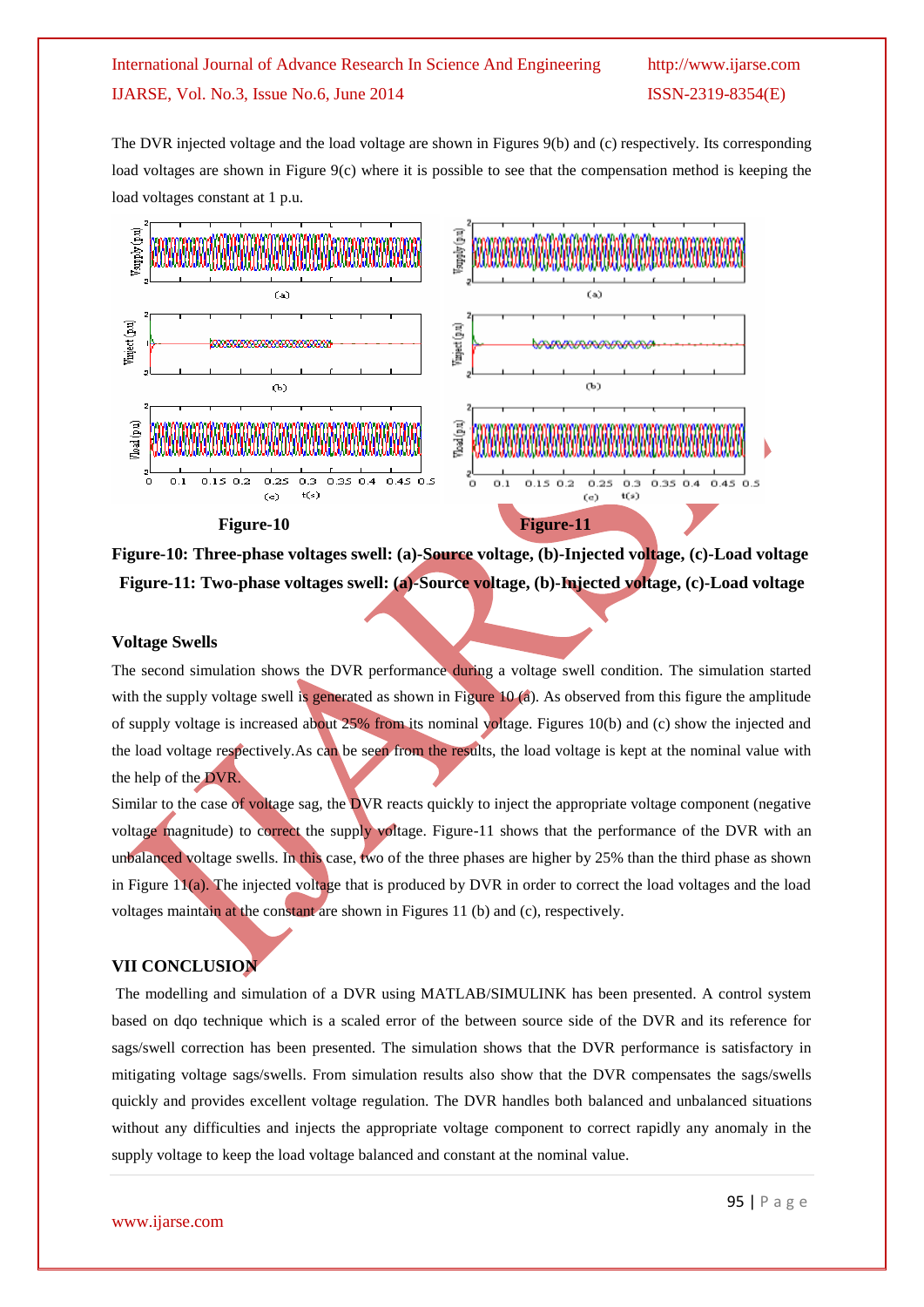#### **REFERENCES**

[1] N.G. Hingorani, "Introducing Custom Power in IEEE Spectrum," 32p, pp. 4l-48, 1995.

[2] P. Loh, M. Vilathgamuwa, S. Tang and H. Long, "Multilevel Dynamic Voltage Restorer", IEEE Power Electronics Letters, Vol. 2(4), Dec. 2004, pp. 125-130.

[3] P. Roncero-Sánchez, E. Acha, J. E. Ortega-Calderon Vicente Feliu, A. García-Cerrada, "A versatile control scheme for a dynamic voltage restorer for power-quality improvement", IEEE Trans., Power Del., vol. 24, no. 1, pp. 277-284, Jan. 2009.

[3] M. A. Bhaskar, S. S. Dash, C. Subramani, M. J. Kumar, P. R. Giresh, M. V. Kumar "Voltage quality improvement using DVR", 2010 International Conference on Recent Trends in Information, Telecommunication and Computing, pp. 378-380, IEEE,2010.

[4] P. T. Nguyen, Tapan. K. Saha, "Dynamic Voltage Restorer against Balanced and Unbalanced Voltage Sags: Modelling and Simulation," IEEE Power Engineering Society General Meeting, vol. 1, pp. 639-644, June 2004. [5] Shazly A. Mohammed1, Aurelio G. Cerrada2, Abdel-Moamen M. A1, And B. Hasanin3" Dynamic Voltage Restorer (Dvr) System For Compensation Of Voltage Sags, State-Of-The-Art Review "Vol. 3 Issue. 1, Jan.2013 ||Issn 2250-3005, International Journal Of Computational Engineering Research (ijceronline.com)

[6] Subhro Paul, SujaySarkar, SurojitSarkar, Pradip Kumar Saha , Gautam Kumar Panda," By Dynamic Voltage Restorerfor Power Quality Improvement", International Journal Of Engineering And Computer Science ISSN:2319-7242 Vol.2, pp. 234-239 Issue 1 Jan 2013.

[7] Mohd. Ilyas, Shakir, Pradeep Bhardwaj "Modeling And Simulation of Dynamic Voltage Restorer (DVR) for Voltage Sags/Swells Mitigation" International Journal of Advance Research in Science And Engineering http://www.ijarse.com IJARSE, Vol. No.2, Issue No.5, May 2013 ISSN-2319-8354(E)

[8] Mehmet Tümay Ahmet Teke K. Çağatay Bayındır M. Uğraş Cumap. "Simulation And Modeling Of A Dynamic Voltage Restorer" *Cukurova University, Faculty of Engineering and Architecture, Department of Electrical & Electronics Engineering, Balcalı, Adana, Turkey* July-September 2006.

[9] S.V Ravi Kumar and S. Siva Nagaraju "Simulation Of D-Statcom And Dvr In Power Systems"Arpn Journal Of Engineering And Applied Sciencesvol. 2, No. 3, June 2007 Issn 1819-6608

[10]Mahmoud A. El-Gammal1, Amr Y. Abou-Ghazala2, and Tarek I. El-Shennawy3 "Dynamic Voltage Restorer (Dvr) For Voltage Sag Mitigation" Volume 3, Number 1, 2011, International Journal on Electrical Engineering and Informatics.

[11] H.P. Tiwari, Sunil Kumar Gupta "Dynamic Voltage Restorer Based On Load Condition".International Journal of Innovation, Management and Technology, Vol. 1, No. 1, April 2010ISSN: 2010-0248 A.

[12] R.Omar, N. A. Rahim, and M. Sulaiman "New control technique applied in dynamic volta

ge restorer for voltage sag mitigation", American J. of Engineering and Applied Sciences 3 (1): pp.42-48, 2010. [13] 1rosli Omar, nasrudin Abd Rahim, marizan Sulaiman "Modeling And Simulation For Voltage

Sags/Swells Mitigation Using Dynamic Voltage Restorer (DVR)" Journal Of Theoretical And Applied Information Technology © 2005 - 2009 Jatitwww.Jatit.Org.

[14] E. Babaei, M. F. Kangarlu,"A New Topology for Dynamic Voltage Restorers without dc Link" IEEE Symposium on Industrial Electronics and Applications (ISIEA 2009), October 4-6, 2009, Kuala Lumpur, Malaysia.